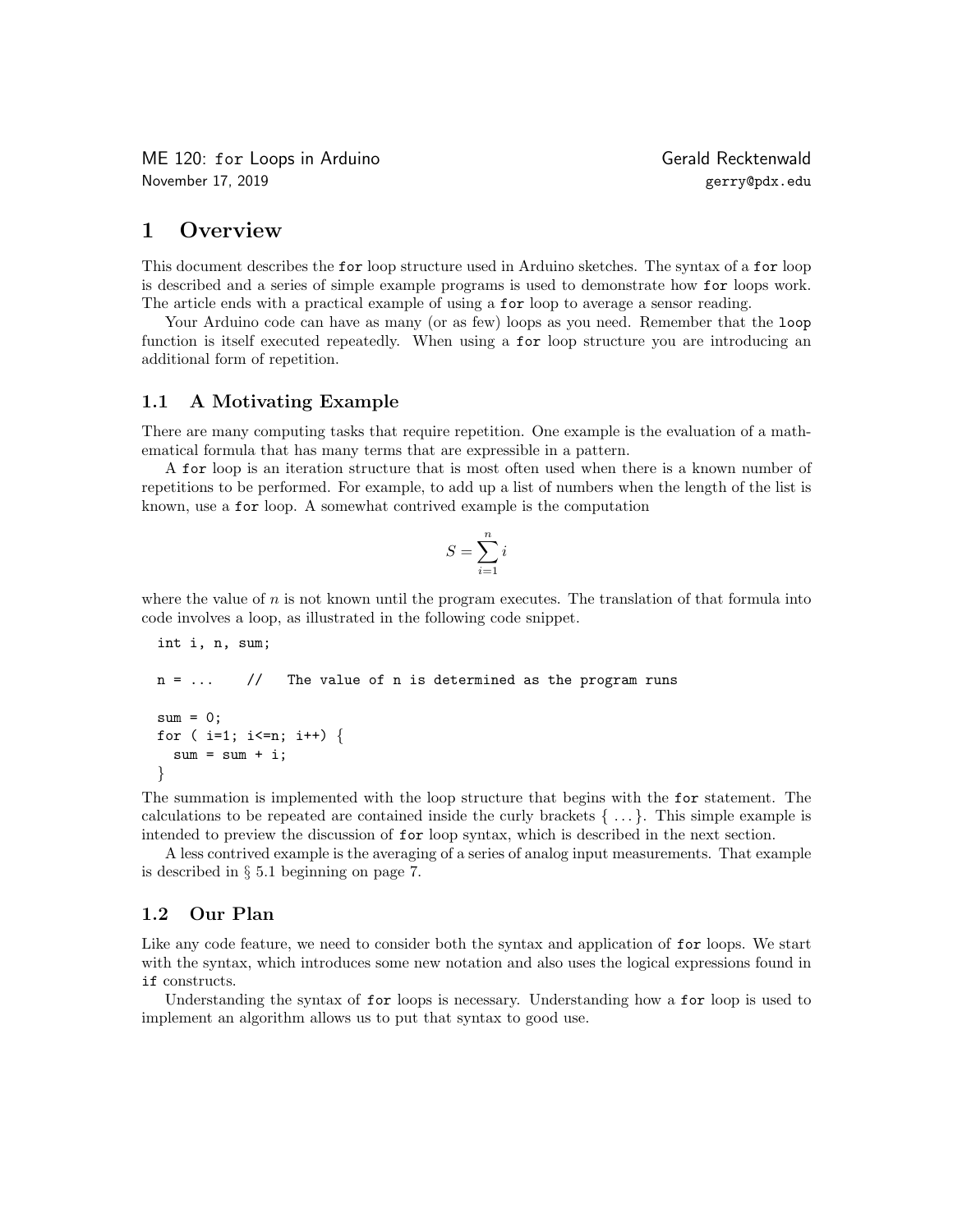

Figure 1: Components of the counter specification in a for loop.

## 2 Syntax of a for Loop

In this section we describe the syntax of the the for loop structure. The generic structure of a for loop is

```
for ( Starting condition; Continuation criterion; increment/decrement ) {
    Loop body
```
}

The Starting condition, Continuation criterion and the increment/decrement rule are expressions that the control how the loop counter changes on each pass through the loop. A loop counter, is an Arduino variable. Often, the loop counter is an integer variable, and often it is a single letter label like i, j, or k. However, a loop counter, starting condition, continuation criterion and increment/decrement can be numeric variable types such as int, long, and float. Figure 1 shows a for loop that prints out the first five integers, beginning with zero.

The starting condition assigns the initial value of the loop counter. The continuation criterion is a logical statement that compares the loop counter to a value. The loop body is executed only if the continuation criterion is met. The increment/decrement rule is the formula for changing the loop counter on each pass through the loop. Table 1 gives some examples of common combinations of starting conditions, continuation criteria, and increment/decrement rules. Table 2 lists common examples of just the increment/decrement expression.

# 3 Usage Cases for for Loops

The fundament purpose of a loop is to repeat an operation. The syntax of a for loop makes it the obvious choice with an operation needs to be repeated a known number of times<sup>1</sup>. A for loop is useful in the following situations

1. Repetition

- Averaging sensor input
- Blinking an indicator a specified number of times
- Applying an actuator multiple times (think hammering a nail)

2. Striding through a list

- Turn on or off a set of switches
- Sample a sequence of analog inputs
- Find the maximum (or minimum) value in an array

<sup>&</sup>lt;sup>1</sup>In contrast, a while loop is better suiting to the case where the number of repetitions is not known in advance.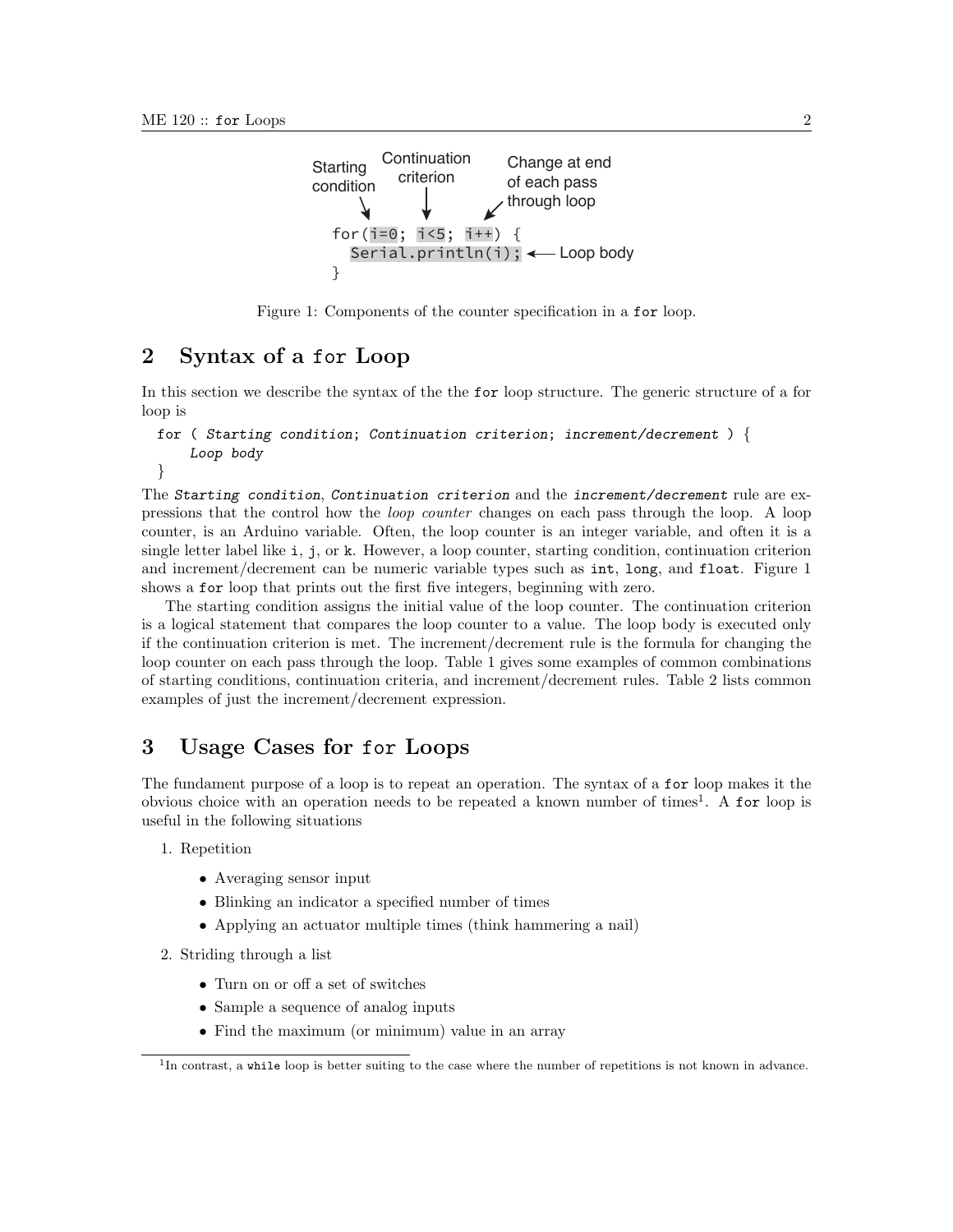Table 1: Examples of rules for counters in a for loop. There are many possible different combinations of starting conditions, continuation criteria, and increment/decrement rules. The expressions in this table are common patterns.

|           |                        | Increment |                                                                                                                                                                                  |
|-----------|------------------------|-----------|----------------------------------------------------------------------------------------------------------------------------------------------------------------------------------|
| Starting  | Continuation decrement |           |                                                                                                                                                                                  |
| condition | criterion              | rule      | Description                                                                                                                                                                      |
| $i = 0$ ; | i < 5;                 | $i++$     | Start with $i=0$ . Continue as long as $i$ is less than 5.<br>Increment i by one at the end of each pass through<br>the loop.                                                    |
| $i = 1$ ; | $i \leq n$ :           | $i+1$     | Start with $i=1$ . Continue as long as i is less than or<br>equal to the value stored in the variable <b>n</b> . Increment<br>i by one at the end of each pass through the loop. |
|           | $i = 10;$ $i > 0;$     | $i - -$   | Start with $i=10$ . Continue as long as $i$ is greater<br>than 0. Decrement i by one at the end of each pass<br>through the loop.                                                |
| $i = 0;$  | $i < 8$ :              | $i+=2$    | Start with $i=0$ . Continue as long as i is less than 8.<br>Increment i by two at the end of each pass through<br>the loop.                                                      |

Table 2: Common increment/decrement expressions used in for loops.

| Expression | Description                                 |
|------------|---------------------------------------------|
| $i++$      | Increment by 1 at the end of the loop       |
| i--        | Decrement by 1 at the end of the loop       |
| $i+1$      | Same as $i++$                               |
| $i = 1$    | Same as $i$ --                              |
| $i+=2$     | Increment by 2 at the end of the loop       |
| $i = 2$    | Decrement by 2 at the end of the loop       |
| $++i$      | Increment by 1 at the beginning of the loop |
| –– i       | Decrement by 1 at the beginning of the loop |
|            |                                             |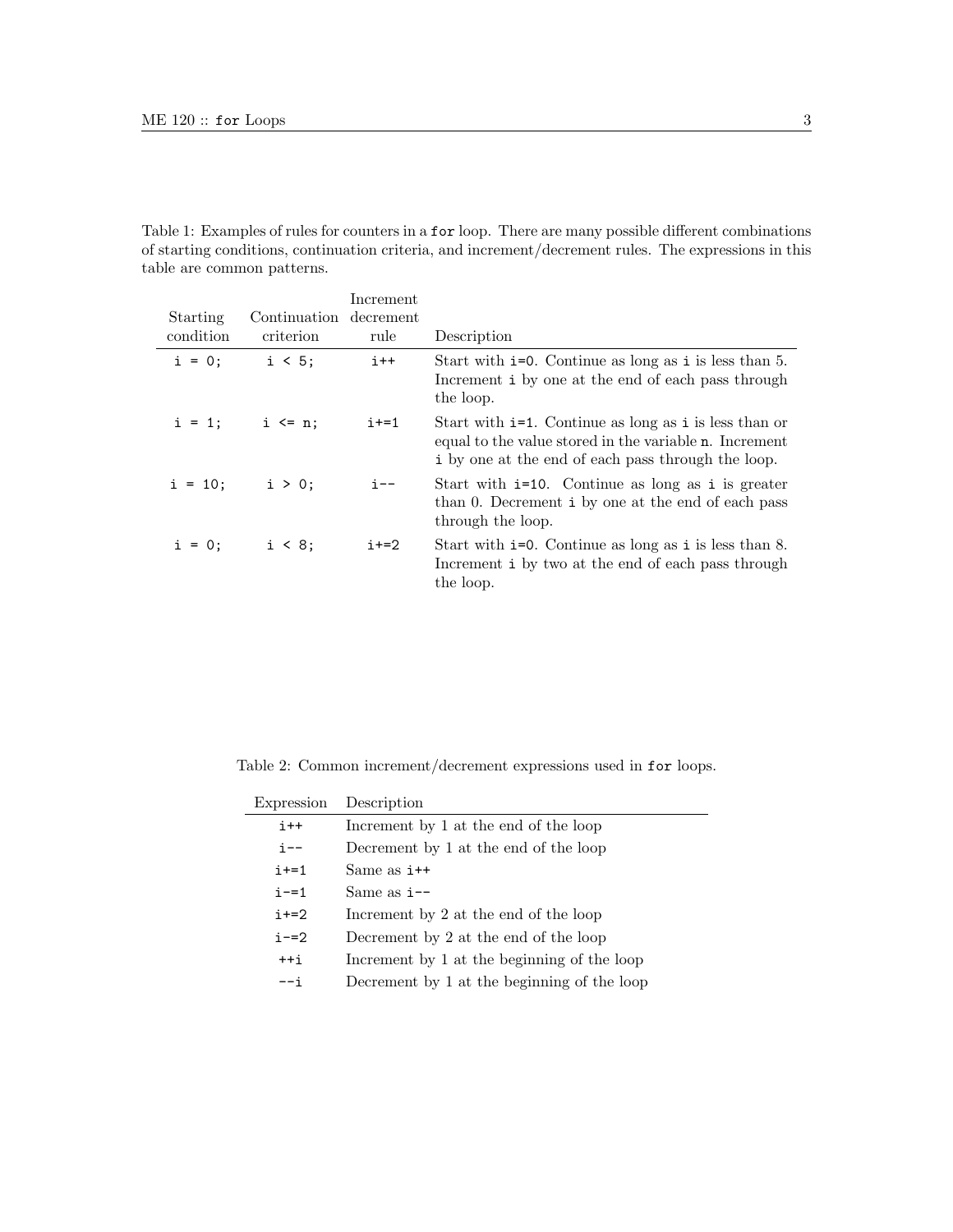# 4 Examples to Test Your Understanding

This section provides a series of very simple Arduino sketches to demonstrate how for loops work. The codes do not perform useful functions. Instead these codes are meant to help you understand how a for loop functions, and how the for loop in the body of the loop function interacts with the repeated execution of the loop function. Refer to Section 5.1 for an scenario where a for loop performs a useful function.

#### Note to instructors and to students using these notes for self-study:

Explanations are given here to support instructors, or students doing self-study. It would be best for students to study these codes, and predict the outcome of running the code before consulting the notes in the right-hand column and before they use the Arduino to show how the code actually works.

#### Loop 1

```
void setup() \overline{\mathcal{E}}Serial.begin(9600);
}
void loop() {
  int i = 0:
  i = i + 1;Serial.println(i);
}
```
#### Loop 2

int  $i = 0$ ; void setup() { Serial.begin(9600); } void loop() {  $i = i + 1;$ Serial.println(i); }

#### Loop 3

```
void setup() {
  Serial.begin(9600);
}
void loop() {
  int i;
  for ( i=0; i<5; i++ ) {
    Serial.println(i);
  }
}
```
What is the output of the code to the left?

Answer: This code continuously prints "1" to the Serial Monitor. That is not likely to be the intent of the code developer. The declaration  $int i = 0$  resets the value of  $i$  every time the loop function is executed.

What is the output of the code to the left?

**Answer:** This code prints the integers  $0, 1, 2, \ldots$  and continues until the reset button in pushed or the Arduino is disconnected from its power supply. Each integer is on a separate line because the println method of the Serial object is used.

If the reset button is pushed, the code begins executing again by running setup once, and then calling loop indefinitely. This causes the integers to be printed again, starting with 0, 1, 2, etc.

If the power to the Arduino is disconnected, the program stops running. The next time the power is restored, the program resumes as if the reset button had been pushed.

What is the output of the code to the left?

Answer: The integers from 0 through 4 are printed in a repeating pattern, i.e., 0, 1, 2, 3, 4, 0, 1, 2, 3, 4, 0, 1, 2, 3, 4... Each integer is printed on a separate line.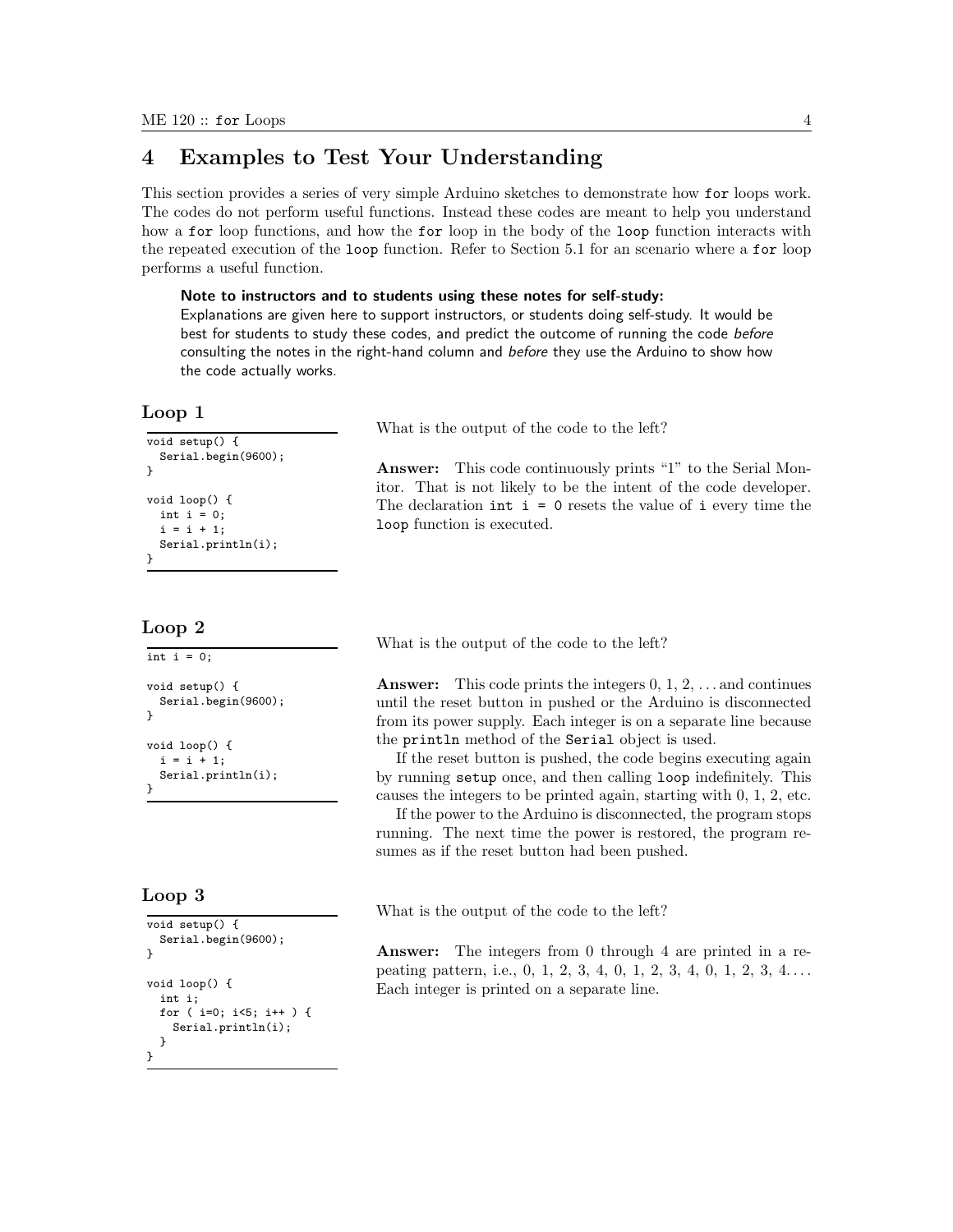#### Loop 4

```
void setup() {
  Serial.begin(9600);
}
void loop() {
  int i;
  for ( i=0; i<5; i+=2 ) {
    Serial.println(i);
  }
}
```
### Loop 5

```
void setup() {
  Serial.begin(9600);
}
void loop() {
  int i;
  for ( i=0; i<10; i++) {
    i = 5;Serial.println(i);
  }
  Serial.println("for loop over\n");
}
```
## Loop 6

```
void setup() {
  Serial.begin(9600);
}
void loop() {
  int i;
  for ( i=0; i<10; i++) {
    Serial.println(i);
    delay(100);
  }
  Serial.print("\nfor loop over: ");
  Serial.print("i = ");
  Serial.print(i);
  delay(2000);
}
```
What is the output of the code to the left?

Answer: The integers 0, 2, and 4 are printed in a repeating pattern i.e.,  $0, 2, 4, 0, 2, 4, 0, 2, 4, \ldots$  Each integer is printed on a separate line.

What is the output of the code to the left?

Answer: This code prints the number 5 indefinitely. Each copy of 5 is on its own line. The message "for loop over" is never printed because the for loop never ends.

This code contains a programming bug: the loop index i is changed in the body of the loop. In a while loop it is often necessary to change the loop counter in the body of the loop. In a for loop, the loop index should only be changed inside the parentheses of the for (...) statement.

Never change the loop index inside the body of a for loop.

What is the output of the code to the left?

Answer: The integers 0, 1, 2, ... 9 are printed, followed by the message "for loop over:  $i = 10$ ". Each integer, and the final message are printed on a separate line. The pattern of integers, followed by the text message, is repeated indefinitely. The calls to the delay function slow the execution of the sketch to make the output to the Serial Monitor easier to read.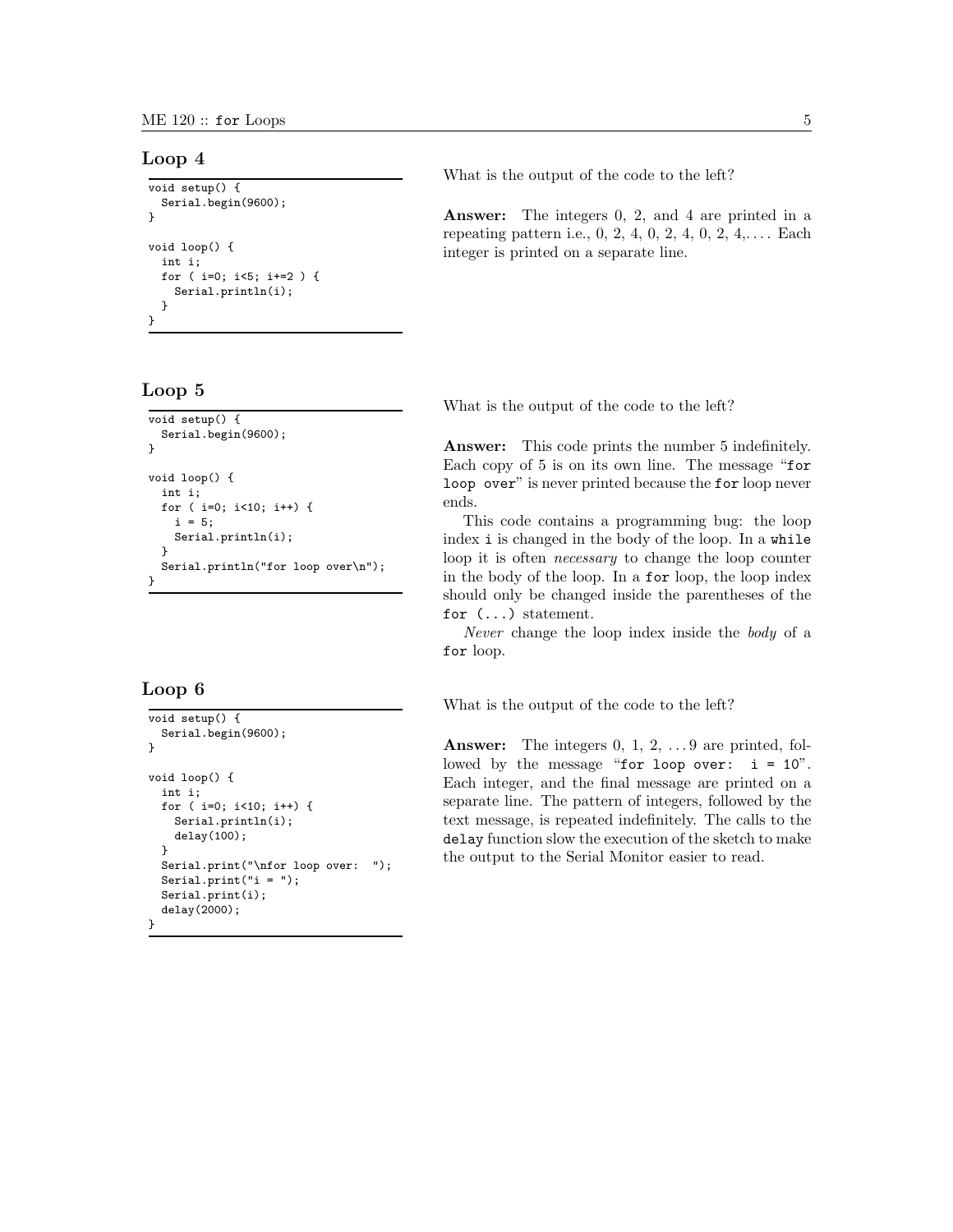#### Loop 7

```
void setup() {
 Serial.begin(9600);
}
void loop() {
  int i,n=3;
  for ( i=0; i<=n; i++ ) {
    Serial.print(i);
   Serial.print(" ");
  }
  for ( i=n-1; i>0; i-- ) {
    Serial.print(i);
    Serial.print(" ");
  }
  Serial.println("Both loops finished");
  delay(2000);
}
```
What is the output of the code to the left?

Answer: The pattern 0 1 2 3 2 1 pattern is printed repeatedly, with Serial.print statements that add text to a single line of output.

The Serial.println("\nBoth loops finished") statement prints the message to make it clear that the body of the loop function has finished. The \n newline character advances the output to the next line before printing the message.

Notice the combination of loop continuation criterion and indexing rule for the second loop.

for  $(i=n-1; i>0; i--)$   $\{ \ldots \}$ 

The (second) loop starts with the value of  $i = 2$  (because  $n = 3$  and stops when  $i = 1$ .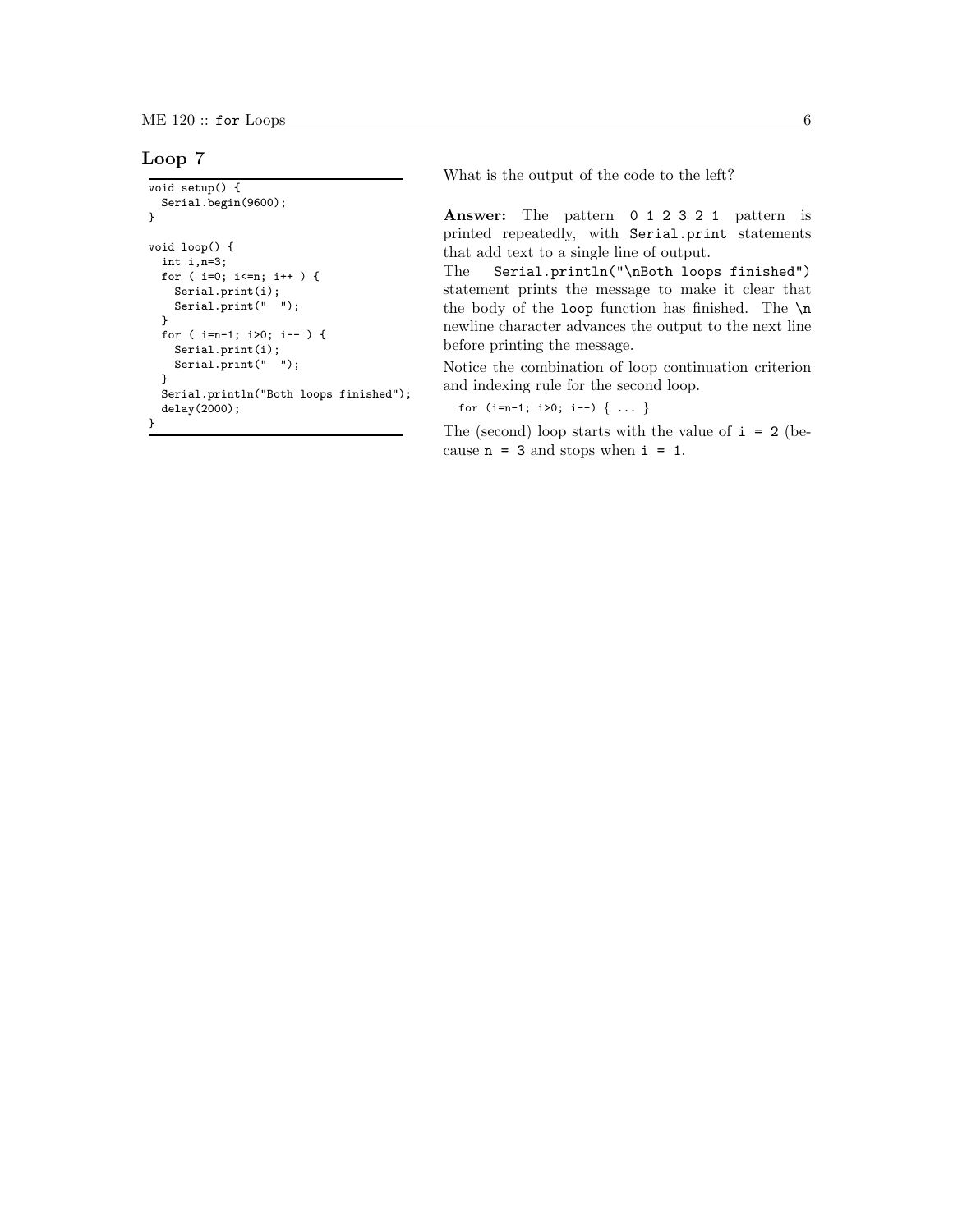# 5 Application Examples

In this section for loops are used in more practical examples.

#### 5.1 Average  $n$  Readings on an Analog Input Channel

In many practical situations, the voltage value on an analog input channel fluctuates. Sometimes the fluctuations are large enough to cause trouble when the voltage reading is used in a subsequent calculation or control decision.

For example, suppose a temperature sensor is influenced by air currents, and the reading of the sensor is used to determine whether or not to turn on a heater. The fluctuations in the apparent temperature reading are caused by the environment, and we want the decision to turn the heater on and off to be made on the average temperature and not the fluctuations in temperature. This is a situation where averaging the readings of the analog input channel would help<sup>2</sup>.

The averagen\_demo sketch shows how a user-defined function called average\_reading make an user-specified number of readings on an user-specified analog input channel. The for loop in the body of the average\_reading function has a flexible continuation criterion,  $i\leq$ -nave, where nave is the number of readings to be averaged.

```
// File: averagen_demo.ino
//
// Demonstrate a user-defined function to average N readings on an
// analog input pin
11 ---------
void setup() {
 Serial.begin(9600);
}
// ---------------------------------------------------
void loop() {
 int n=15, photo_pin=1;
 float reading;
 reading = average_reading(photo_pin,n); // Average on analog input channel
 Serial.println(reading); \sqrt{ } Print the averaged reading
}
// ---------------------------------------------------
// Return the average of nave readings on a user-specficied analog input pin
float average_reading(int sensor_pin, int nave) {
 int i;
 float ave,sum;
  sum = 0.0; // initial value of sum
 for ( i=1; i<=nave; i++ ) {
   sum = sum + analogRead(sensor_pin);
 }
 ave = sum/float(nave);
 return(ave);
}
```
Listing 1: Arduino sketch to demonstrate how to average  $N$  readings.

<sup>2</sup>Of course, this also applies to a temperature sensor that has a digital interface such as I2C.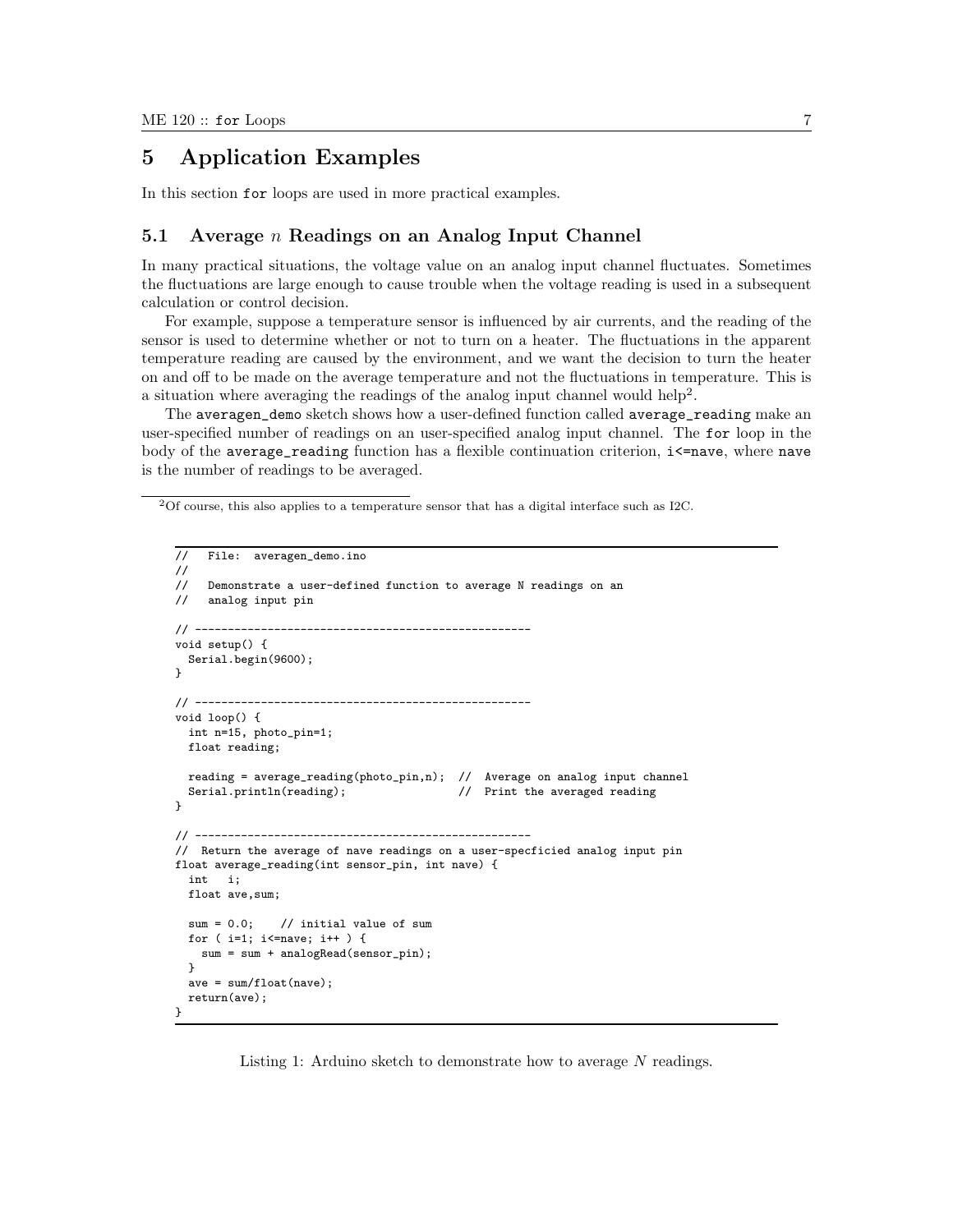```
// File: average_compare.ino
//
// Compare average readings of two different sensors
// ---------------------------------------------------
void setup() {
 Serial.begin(9600);
}
// ---------------------------------------------------
void loop() {
  int n=15, photo_room_A=1, photo_room_B=1;
  float reading_A, reading_B;
  reading_A = average_reading(photo_room_A,n); // Average of photoresistor in room A
  reading_B = average\_reading(photo\_room_B, n); // and room B
  if ( reading_A > reading_B ) {
    Serial.print("Room A is brighter than Room B: ");
  }
  Serial.print(reading_A);
  Serial.print("\t");
  Serial.println(reading_B);
\mathbf{r}// ---------------------------------------------------
// Return the average of nave readings on a user-specficied analog input pin
float average_reading(int sensor_pin, int nave) {
  int i;
  float ave,sum;
  sum = 0.0; // initial value of sum
  for ( i=1; i<=nave; i++ ) {
   sum = sum + analogRead(sensor_pin);
  }
  ave = sum/flost(name);return(ave);
}
```
Listing 2: Arduino sketch to compare two sensors from average readings on each.

### 5.2 Reuse the Code

When we use more than one sensor, the **average\_reading** function can be used for both sensors without any change to the average\_reading function. This example of code reuse shows the benefit of writing general purpose code.

Consider an experiment (or perhaps a building control system) where the brightness of lighting in two different rooms needs to be compared. Maybe the brightness is affected by the sun shining through south-facing windows and either the window-shades or the air-conditioning controls need to be adjusted. The code in the average\_compare sketch shows how the average\_reading function is reused. Note that the loop inside average\_reading is flexible enough that the average value for each sensor could be made with a different number of readings, i.e., a different n.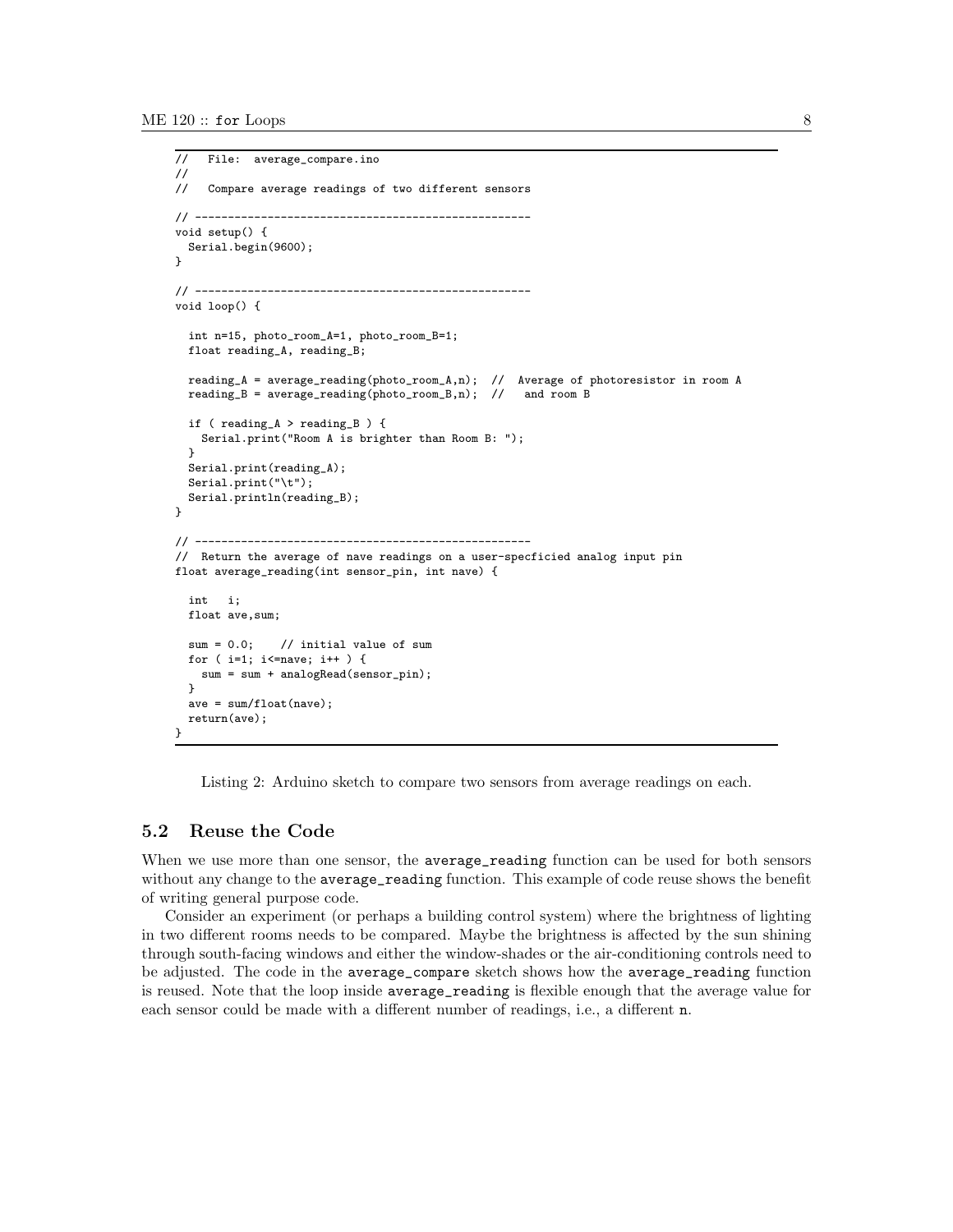```
// File: blinkn.ino
//
// Demonstrate how to blink an LED a variable number of times
int LEDred = 5;
int LEDyellow = 6;
11 - 200void setup() {
  pinMode(LEDred, OUTPUT);
  pinMode(LEDyellow, OUTPUT);
\mathbf{I}// -------------------------------------------------------------------
void loop() {
  int nRed=3, nYellow=2; // number of blinks for red and yellow LEDs<br>int dtRed=200, dtYellow=600; // duration of blink cycles for red and yel
                                    // duration of blink cycles for red and yellow
  blinkLED(LEDred, dtRed, nRed);
  blinkLED(LEDyellow, dtYellow, nYellow);
}
// -------------------------------------------------------------
void blinkLED(int pin, int duration, int nrep) {
  for (int i=1; i <= nrep; i ++ ) {
    digitalWrite(pin, HIGH);
    delay(duration);
    digitalWrite(pin, LOW);
    delay(duration);
  }
}
```
Listing 3: Demonstrate function that blinks an LED N times.

### 5.3 Variable Blinking

A blinking LED can be used to indicate the operating state of a sketch. The code to blink an LED is well known, it would not be hard to incorporate that code into a sketch. However, consider the case where either more than one LED or number of blinks are is used to indicate the state of the system. In this case, a general-purpose function to blink an LED would be useful.

The blinkn sketch in Listing 3 contains a blinkLED function that blinks an LED a user-specified number of times and at a user-specified rate.

#### 5.4 A Countdown Timer with Blinking Warning Lights

Suppose you want to create a countdown timer for a game<sup>3</sup>. Each game (or maybe each round of the game) has a time limit. You also want to include a warning that the countdown timer is about to expire. The gameTimer sketch in Listing 4 shows one way to implement a 20 second countdown timer (timeCounter). A yellow LED is flashed when the timer is 5 seconds (timeWarn) from expiring. A red LED is flashed when the timer is 1 second (timeFast) from expiring. Both LEDs are turned on when the timer has expired completely.

<sup>3</sup>An obvious variation to the approach used here would be to show the time remaining on a clock display.